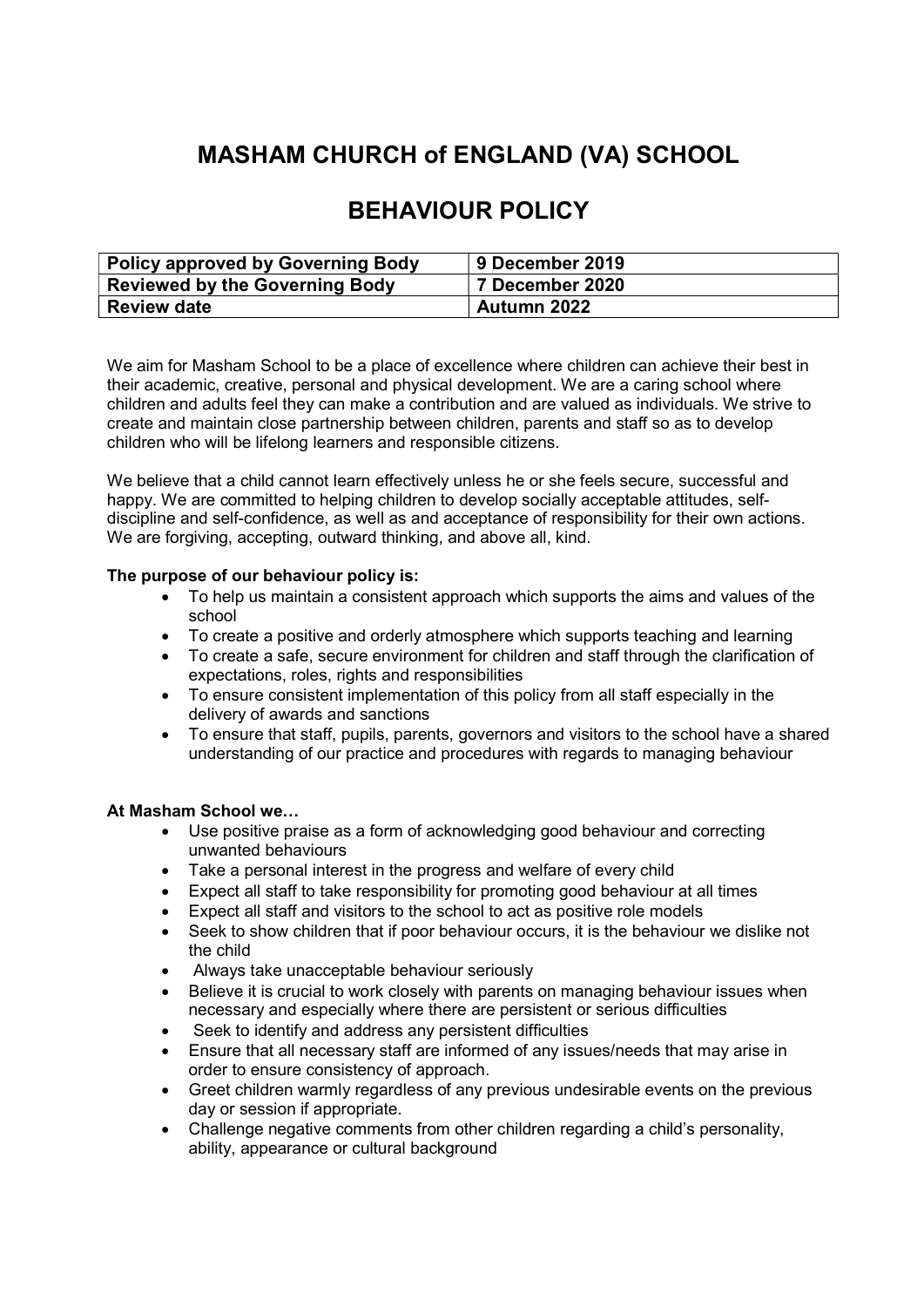Ensure that vulnerable children – such as those with special education needs, physical or mental health needs – receive sensitive and well-matched behavioural support

#### Roles and Responsibilities

At Masham School, we believe all staff and parents share responsibility for managing and promoting good behaviour. In this way, children realise that the way they behave is of importance to everyone.

#### Staff:

- Class teachers endeavour to ensure that their children behave well at all times.
- Teachers contribute to the open door policy for parents to deal with their concerns in a timely, respectful, sympathetic and professional manner, involving senior staff as appropriate.
- Staff keep a record of significant incidents/log of behaviours for identified children which is monitored and reviewed by the leadership team.
- Teaching Assistants, Special Needs Assistants and Midday Supervisors support the teaching staff in the above.
- The headteacher will be responsible for ensuring that this policy is implemented and for reporting to the governing body on its impact.

#### Parents

- Parents have a vital role in promoting good behaviour in school and so effective in home/school liaison is very important. It is important teachers can gain full support of parents when dealing any child's behaviour as documented in the home/school agreement.
- We expect parents to behave in a reasonable and civil matter towards all school staff. Incidents of verbal or physical aggression to staff by parents of children in the school will be reported to the headteacher, who will take appropriate action.
- We expect parents to support the actions of the school when consequences are imposed. If they have any concerns about the way their child has been treated, they should initially contact the class teacher.
- The Governing Body has the responsibly of setting down general guidelines on standards of behaviour and of reviewing effectiveness of the policy.
- The Governors support the headteacher in carrying out the policy.

#### Masham School – Behaviour Descriptors Grid

Our overall aim is for all children to make a significant and positive contribution to school life and be an excellent role model to others at all times. We aim for a healthy balance between a positive attitude towards rewards and sanctions to encourage good behaviour which is clearly documented in our behaviour grid (see appendix 2).

The behaviour grid is used for guidance and every incident needs to be considered on its own merits. It considers behaviour in the classroom, around the school, on the playground and when out representing the school (e.g. on a school trip/visit; when wearing the school uniform to and from school).

#### PSHCE AND School Council

Each class has time for PSHCE (Personal, Social, Health and Citizenship Education). During these sessions we follow the Primary curriculum as well as discussing issues causing concern, the impact of the problems and how we might go about solving them. Each year group has a representative on the School Council. The School Council meets on a regular basis to raise issues of concern and discuss school improvement issues/projects.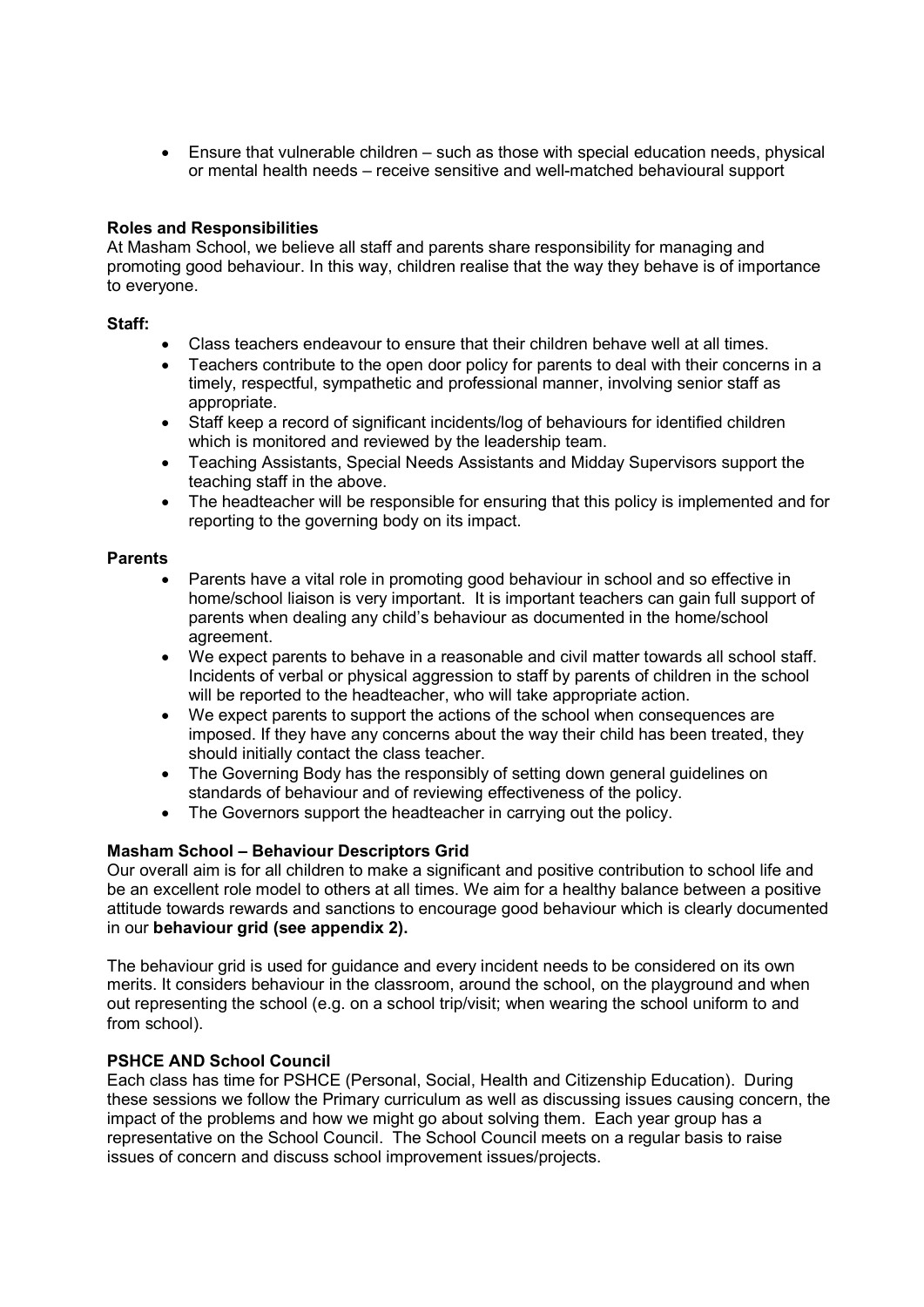#### Supporting children with additional needs

Any child, at any time during their schooling could experience a period of turbulence which may result in unwanted behaviours. For a small number of children they may have a specific underlying condition/need which should be taken into account. Approaches used to support these children include:

- Discussion with the child about their behaviours
- Continued involvement from and liaison with parents
- Close liaison with the SENCo and Headteacher
- Work which is suitably differentiated to match the child's needs
- Providing additional support in liaison with the SENCo
- Involving external agencies
- Implementation of a behaviour plan
- Investigating options for alternative provision(dependant upon criteria, availability etc.)

Any approaches used will be reviewed regularly and adapted as necessary.

#### Bullying

Bullying is a particular behaviour by which one person has power over another. Incidences of bullying will be dealt with very seriously and in accordance with the schools Anti-Bullying Policy.

#### **Attendance**

Punctuality and good attendance, particularly the prevention of unauthorised attendance, is an integral part of our school policy on behaviour. Encouragement to attend school regularly emphasises positively the importance of school.

Parents will be reminded of their responsibilities for attendance and punctuality when necessary

#### Racial Harassment

All incidents relating to Racial Harassment will be taken seriously. It will be made clear to children that such practises are unacceptable and will not be tolerated.

#### In the Playground

At lunchtime and playtimes, our staff's main purpose is to keep our children safe.

- For unacceptable behaviours the lunchtime staff may refer to the Senior Midday Supervisor or Class Teacher.
- If the matter is 'dangerous/severe' the child(ren) should be taken inside where a member of the teaching staff will assess/deal with the incident.

#### Resolving Problems

Being fair is of upmost importance. Following an incident, staff must ensure they have listened to both sides and sought witness accounts where possible.

The principle is that the child causing harm is held to account for their behaviour. This means:

- Accepting responsibility for the harm caused to the individual being hurt
- Accepting responsibility for the harm caused to others
- Recognising the need to take action, to begin to repair the harm caused
- Agreeing a range of actions in conjunction with all those involved which will be monitored over an agreed period of time.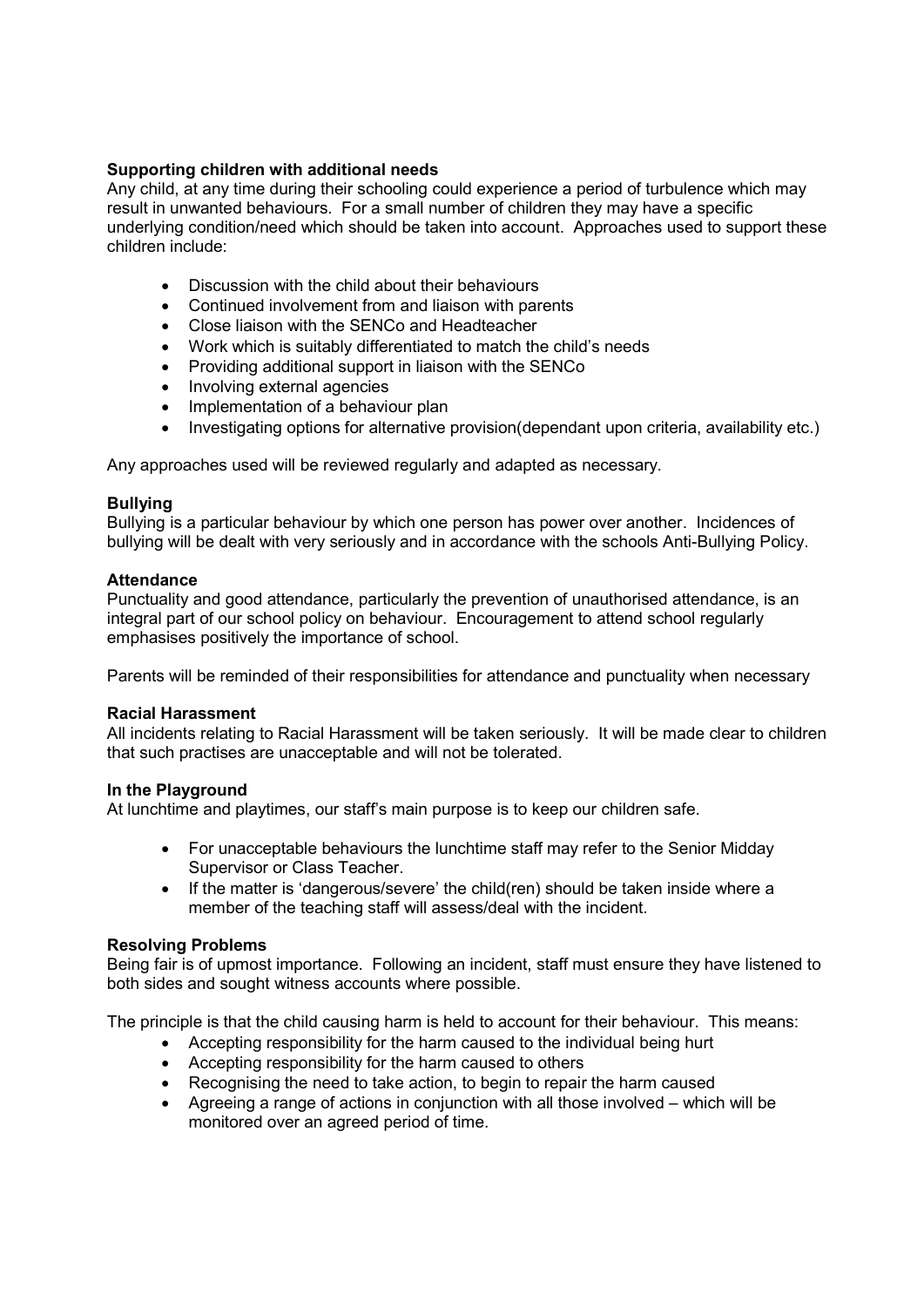#### Screening and Searching

The Code of Conduct makes it quite clear what items are prohibited at Masham School. The staff reserves the right to screen all children for banned objects – this may involve asking them to turn out their bags or searching children's trays (for more detailed information about this and confiscation and disposal see Appendix 3)

#### Use of Physical Intervention

At Masham School we believe that children need to be safe, know how to behave, and know that the adults around them are able to manage them safely and confidently. For a very small number of children the restrictive physical intervention may be needed (see Physical Restraint Policy).

#### **Exclusion**

In most cases fixed or permanent exclusion will be the last resort after a range of measures have been tried to improve the pupil's behaviour.

A decision to exclude a child for a fixed period may be taken in response to breaches of the school's behaviour policy, including persistent disruptive behaviour.

If this occurs parents may be asked to remove their child for a specific, short term period while intervention strategies are put in place to help the child improve.

Exclusions, whether fixed term or permanent, can only be imposed by the Headteacher or in her absence, a senior teacher.

Where exclusion is used the school conforms to the NYCC and DfE guidance.

If a child is excluded for a period of less than 5 days the school will provide work – it is the parent's responsibility to ensure the child completes the work and returns it to the school for marking (NB parents can be fined if their child is found in a public place during an exclusion). From Day 6 of an exclusion, temporary alternative arrangements for schooling will be made for the child. In the event of a permanent exclusion the LA will contact parents with details of the Day 6 provision.

#### Behaviour beyond the school gate

Children are expected to uphold the reputation of the school whenever they are out of school whether they are taking part in an official school trip/outing or wearing their uniform to and from school. Children may be subject to disciplinary sanctions if their behaviour brings the school into disrepute or has repercussion for the orderly running of the school.

Masham School cannot be responsible for pupil behaviour when they are out of school but will endeavour to investigate any incident which is reported to the school. The school will always cooperate with the Police in any investigation of incidents which are thought to involve Masham school children.

#### **Allegations**

Any allegation of misconduct against a member of staff will be taken seriously and referred to the LA Officer and dealt with using NYCC procedure (see Appendix 3 for further information)

#### Success Criteria

#### We know that this policy is effective and embedded in our practice when:

- All children, staff and visitors feel safe and welcomed into the school.
- Expectations and standards of behaviour are consistently high.
- Teaching staff feel confident and well supported by the Leadership Team in managing children's learning and social development.
- Parents feel that the school deals effectively with unacceptable behaviour.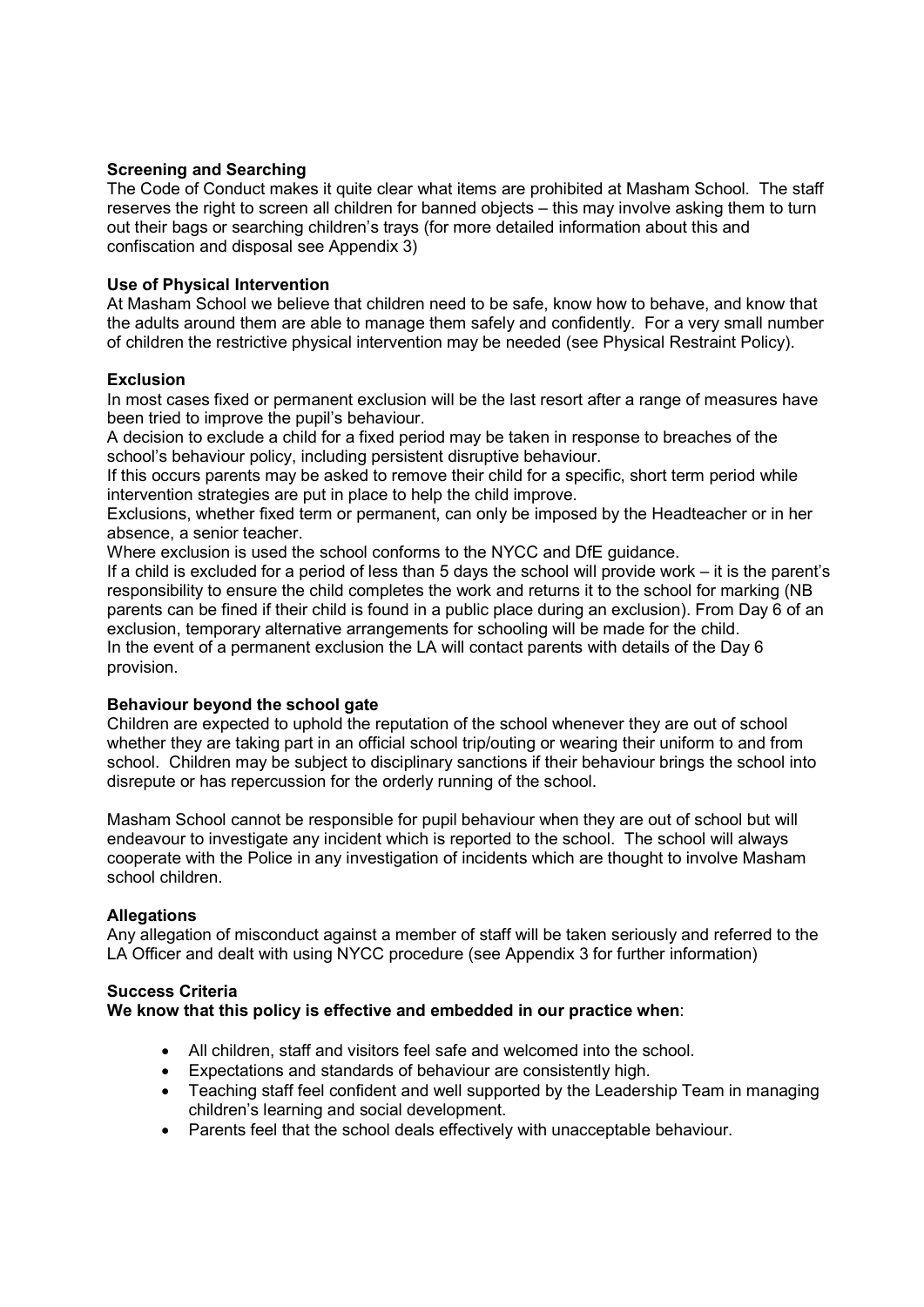- Governors are confident that behaviour is well managed in the school and that the ethos is one which promoted a positive approach.
- Visitors are made to feel welcome by children and staff,

#### Communicating the Behaviour Policy

The Behaviour Policy is available to parents on the school website and is part of the staff induction policy. It is discussed with the children at least annually. It is available on the school's website and from the Admin Office in paper form, on request. Any parent wishing to see the full policy can request it from the Admin Office.

#### Staff Training

The school has a comprehensive behaviour management training programme that meets the needs of all staff including intensive support for those experiencing difficulties. All new staff are expected to read the Behaviour Management Policy as part of their induction.

#### Strategies for children in transition

New children will be made aware of expectations via the Home/School agreement which will be discussed with them in their first week of school. The class teacher is responsible for ensuring that new children understand and follow the Golden Rules and are aware of the systems for rewards and sanctions.

#### Monitoring and Review

The success of the school's Behaviour Management Policy and provision is evaluated through school self evaluation and reporting activities such as:

- Monitoring of classroom practice by the Leadership Team (included the Headteacher)
- Analysis of tracking data for individual children and for cohorts (class and individual logs)
- Termly inclusion review (carried out by inclusion leader on particular groups of children such as vulnerable, SEN, Looked After Children, those with a disability)
- Analysis of exclusions data
- Monitoring procedures by the Governing Body
- The school development plan (SDP) which is used for planning and monitoring provision within the school
- Feedback from children, parents and staff, both informal and formal (including meetings and surveys)

#### Linked Polices:

Anti Bullying **PSHCE** Child Protection and Safeguarding Allegations of Abuse against Teachers and Other Staff Single Equalities Scheme **SEND** Home/School Agreement Complaints Procedure (responding to parents concerns)

#### Appendix 1 – See separate Home/School Agreement

#### Appendix 2, 3 & 4 on following pages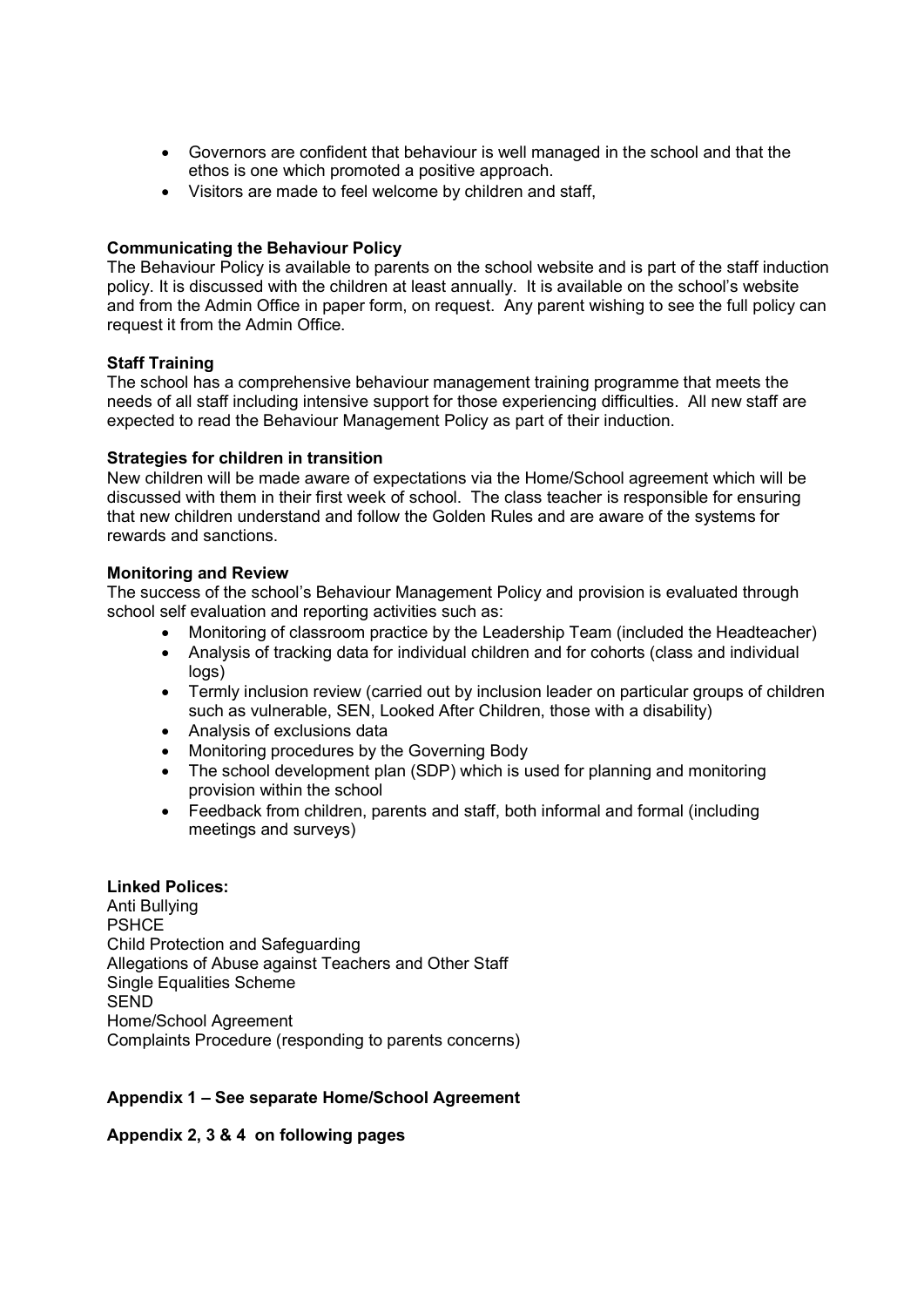### Appendix 2

# Behaviour Descriptors Grid

This Grid is aimed at helping children know what is expected of them and for staff to ensure they use a consistent approach, especially when dealing with any unwanted behaviours. The children are made aware of this through assemblies, circle time in class and displays around the school. Staff will role model these behaviours and anyone who comes into the school should follow these guidelines.

| The Behaviour we expect at Masham<br><b>School</b>                                                                                                                                                                                                                                                                                                                                                                                                                                                                                                                                                                                                                                                                                                                                                                                                                                                                                                     | <b>Rewards/Recognition</b>                                                                                                                                                                                                                                                                                                                                                                                                                                   |
|--------------------------------------------------------------------------------------------------------------------------------------------------------------------------------------------------------------------------------------------------------------------------------------------------------------------------------------------------------------------------------------------------------------------------------------------------------------------------------------------------------------------------------------------------------------------------------------------------------------------------------------------------------------------------------------------------------------------------------------------------------------------------------------------------------------------------------------------------------------------------------------------------------------------------------------------------------|--------------------------------------------------------------------------------------------------------------------------------------------------------------------------------------------------------------------------------------------------------------------------------------------------------------------------------------------------------------------------------------------------------------------------------------------------------------|
| Children are expected to:<br>Be polite, respectful and helpful<br>to everyone<br>Be co-operative in lessons<br>٠<br>Be considerate, caring and<br>$\bullet$<br>compassionate towards others<br>Be honest and keen to learn<br>$\bullet$<br>Be a positive representative of<br>$\bullet$<br>the school<br>Carry out responsibilities<br>$\bullet$<br>reliably<br>Work hard to manage conflict<br>$\bullet$<br>Show good sportsmanship<br>$\bullet$<br>Listen quietly and know when<br>$\bullet$<br>its ok to contribute (hands up,<br>talk partner, lolly sticks etc)<br>Sit sensibly<br>$\bullet$<br>Be prepared to 'have a go'<br>$\bullet$<br>Use their initiative in<br>$\bullet$<br>appropriate ways<br>Be responsible and proactive<br>$\bullet$<br>Demonstrate excellent<br>$\bullet$<br>behaviour<br>Try to remain calm and patient<br>$\bullet$<br>even when things are difficult<br>Give a quick positive response<br>to adults' instructions | Good behaviour is predominantly<br>recognised with praise<br>It might also be recognised in the<br>following (age appropriate) ways:<br>Stickers, house points, praise in<br>collective worship, informing parents of<br>success, fun points.<br>We aim for consistency across year<br>groups where possible/appropriate.<br>Some class rewards are earned over a<br>period of time. However once any<br>reward has been given it will not be<br>taken back. |
| <b>Unacceptable Behaviour</b>                                                                                                                                                                                                                                                                                                                                                                                                                                                                                                                                                                                                                                                                                                                                                                                                                                                                                                                          | <b>Consequences</b>                                                                                                                                                                                                                                                                                                                                                                                                                                          |
| • Goading or provoking others<br>and deliberately getting other<br>children into trouble<br>Teasing and winding other<br>$\bullet$<br>children up<br>Spoiling work<br>Not managing temper<br>$\bullet$<br>appropriately<br>Being disrespectful                                                                                                                                                                                                                                                                                                                                                                                                                                                                                                                                                                                                                                                                                                         | 1. Positive reinforcement<br>2. Warning/choices and<br>consequences<br>3. Sit away from others<br>4. Sent to another class/headteacher<br>(dependent upon severity of<br>behaviour) for reflection<br><b>Other consequences</b><br>Miss playtime<br>$\bullet$                                                                                                                                                                                                |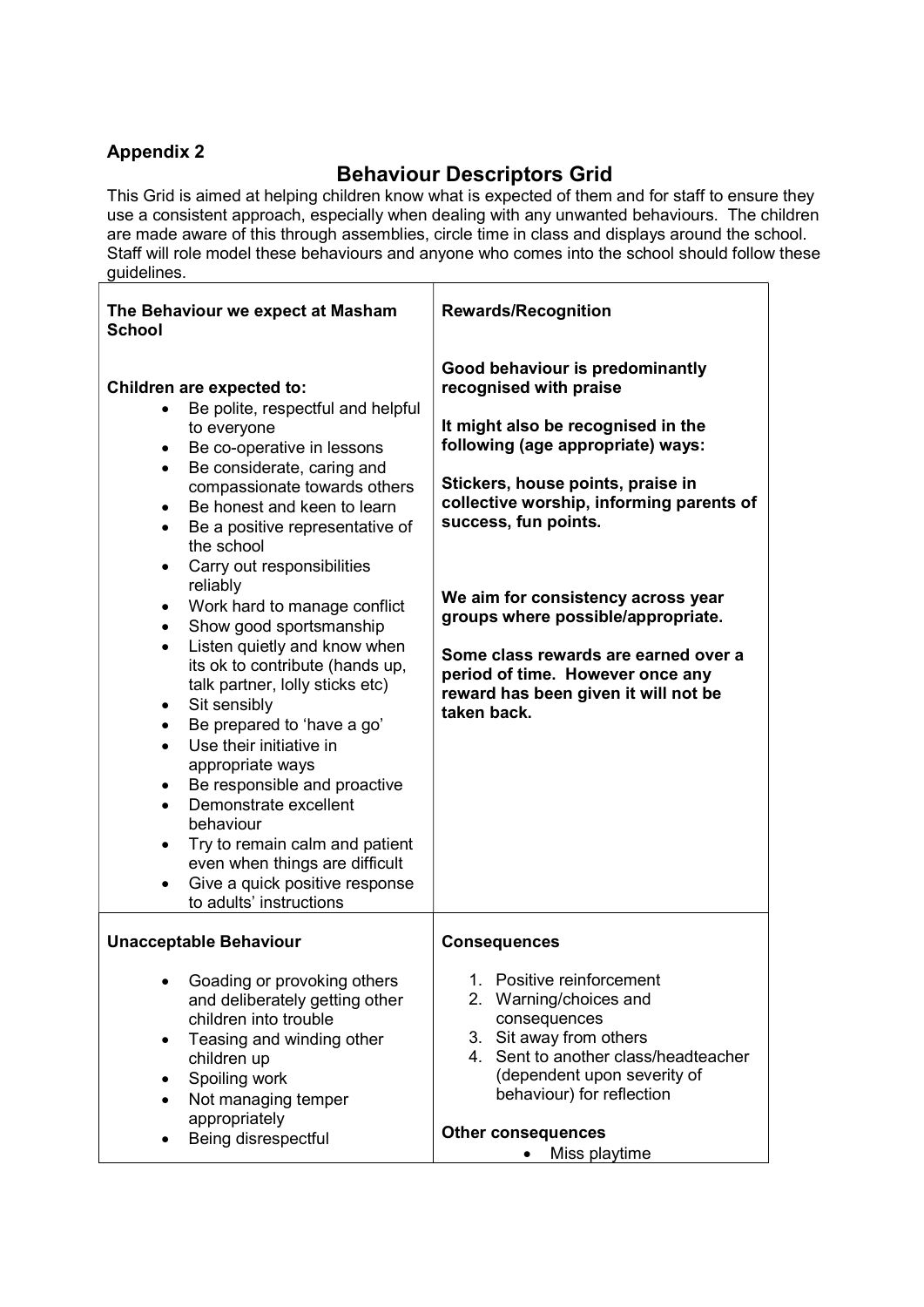| Using swear words, racist<br>$\bullet$<br>language or calling other<br>children names which upset<br>them<br>Using Social Network sites to<br>$\bullet$<br>abuse, disrespect/bully other<br>children and adults<br>Disrupting lessons and<br>$\bullet$<br>preventing others from learning<br>Taking others belongings<br>٠<br>Needing a lot of reminders to<br>$\bullet$<br>follow instructions (age/need<br>appropriate)<br>Refusing to follow instructions<br>$\bullet$<br>after two warnings and plenty of<br>encouragement<br>Chasing people when they don't<br>$\bullet$<br>like it<br>Calling out<br>٠<br>Hurting others<br>$\bullet$<br>Negative peer pressure<br>$\bullet$<br><b>Bullying</b><br>$\bullet$<br>Bringing the school into<br>$\bullet$<br>disrepute                                                              | Parents informed as<br>$\bullet$<br>appropriate<br>Internal/External exclusion<br>$\bullet$<br>at discretion of<br>headteacher<br><b>Putting things right</b><br>Apology (verbal or written)<br>Other as appropriate.                                                                                                                        |
|---------------------------------------------------------------------------------------------------------------------------------------------------------------------------------------------------------------------------------------------------------------------------------------------------------------------------------------------------------------------------------------------------------------------------------------------------------------------------------------------------------------------------------------------------------------------------------------------------------------------------------------------------------------------------------------------------------------------------------------------------------------------------------------------------------------------------------------|----------------------------------------------------------------------------------------------------------------------------------------------------------------------------------------------------------------------------------------------------------------------------------------------------------------------------------------------|
| Dangerous/ Severe behaviour                                                                                                                                                                                                                                                                                                                                                                                                                                                                                                                                                                                                                                                                                                                                                                                                           | <b>Consequences</b>                                                                                                                                                                                                                                                                                                                          |
| Any act which puts other people at risk<br>either physically or emotionally:<br>Aggressive actions e.g.<br>shoving, kicking, or punching in<br>ways which are likely to injure<br>others at any time (including<br>fighting)<br>Violent outbursts of temper in<br>$\bullet$<br>lessons or playground<br>Swearing directly at members<br>$\bullet$<br>of staff or verbally abusing them<br>Misusing objects or equipment<br>$\bullet$<br>In ways which put others at risk<br>Running out of lessons or<br>$\bullet$<br>attempting to leave the<br>premises without permission<br>Deliberate and serious acts of<br>$\bullet$<br>stealing<br>Deliberate, sustained vindictive<br>$\bullet$<br>bullying/victimisation of another<br>person (including racist<br>incidents)<br>Wilful damage to property or the<br>work of other children | 1. Senior member of staff to be<br>informed and to deal with the<br>incident<br>2. Parents to be notified<br>We acknowledge that some children have<br>additional needs which may cause them to<br>behave inappropriately. However certain<br>behaviours are not tolerated and could<br>lead to a severe consequence such as an<br>exclusion |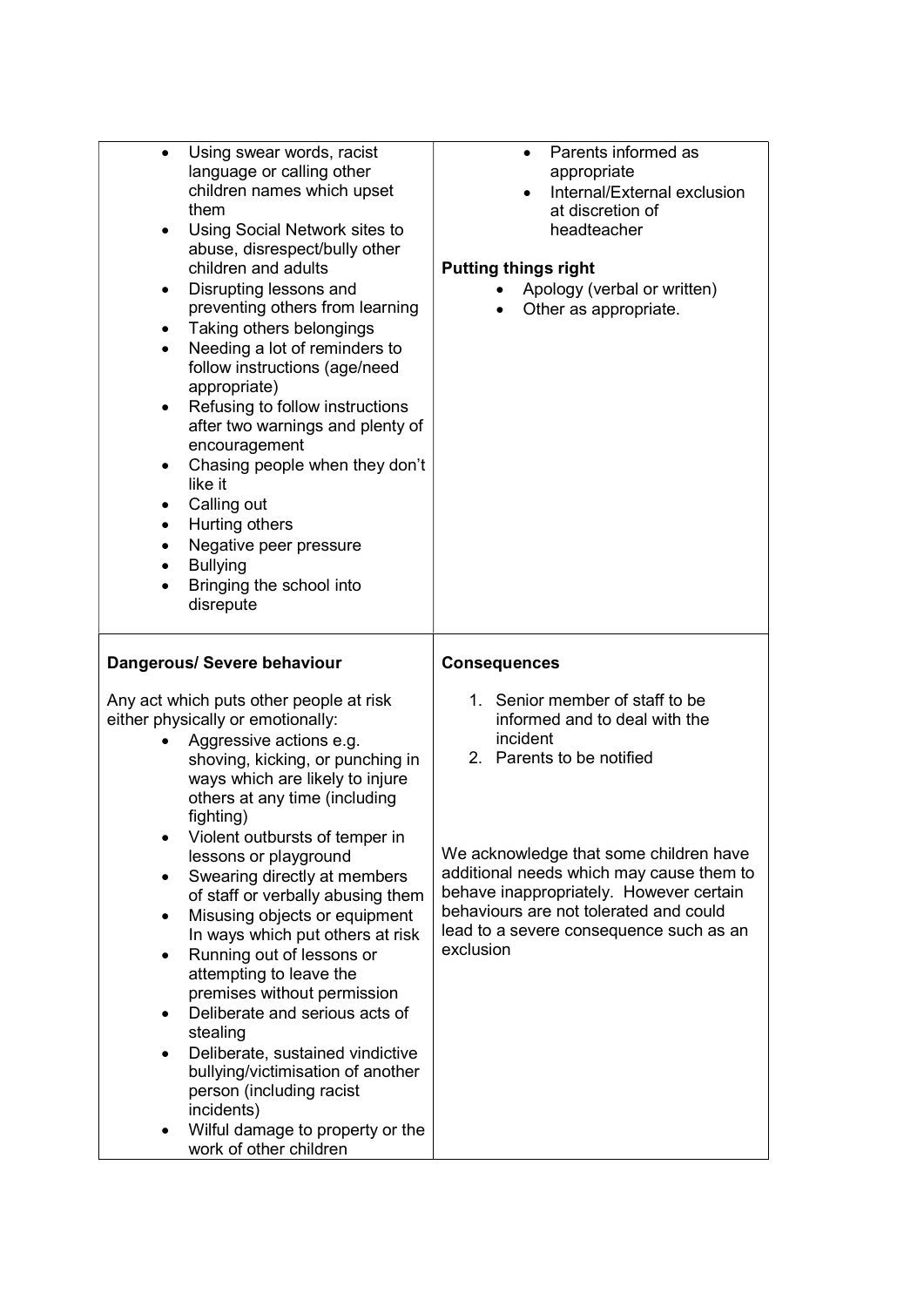### Restorative Practice

During your child's time with us we will not only provide them with a first class education in all the core subjects but we will also look to educate them both socially and emotionally. We will look to give the child valuable life skills, and tools, to be able to overcome the challenges that they will face as they learn and grow over the years. We are proud to say that we will be a restorative school, this means that we will proactively support the children in managing any conflicts that arise, this could be conflict in their learning but it also may be conflict with their peers. As a restorative school we have some core values, these are based around three themes:

- 1. Being kind and respectful to ourselves and others
- 2. Always telling the truth
- 3. Working as part of a team

Our approach to behaviour and your child's wellbeing has those values at the core, we believe in giving children the skills and techniques to talk about their feelings and to be able to express their view on issues that are important to them. As part of this we use a restorative approach called a solution circle. This will be time where the children can come and learn about issues such as tolerance, democracy and mutual respect. Being guided and supported in their development of emotional vocabulary and articulation, in an environment that is safe and empowering. Building resilience and tolerance in our young people we see as an essential life skill. Empowering the children to be able to navigate and communicate in a way that ensures they can manage the challenges and triumphs that lie ahead.

Our hope for you as parents is that we will very much work in partnership, and as part of our Ethos we would like to extend that opportunity to talk about how we feel to yourselves at any time. If you have any questions or comments, we would urge you to come and discuss them with us. The only way we will be able to foster good relationships that benefit your child, are through showing mutual respect and having trust in what we do. It would not be possible for us to get the best for our children without having good parental engagement, but it is our hope that by choosing for your child to attend our school that you have the trust that we will always do our best to ensure your child has every possible opportunity to grow and learn. We hope tat you support us in our mission to educate the whole child, equipping children with vital skills to live a happy and healthy life.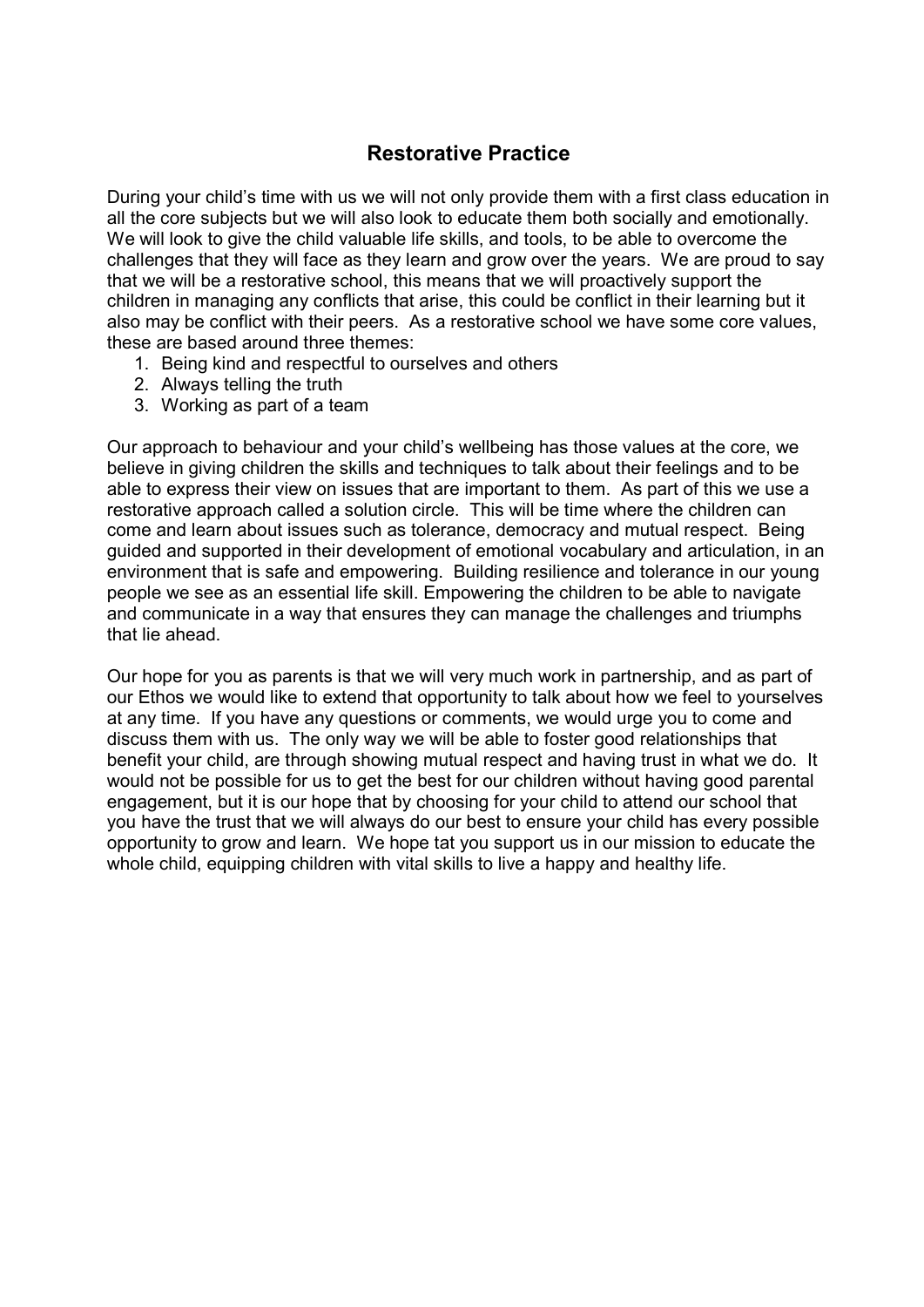### Appendix 3

# Screening and Searching

It may occasionally be necessary to search a pupil with or without their consent. This will only be done when the school has reasonable grounds to believe a pupil may be carrying illegal, stolen or prohibited items.

- Searches will be carried out by senior members of the teaching staff
- Searches will be carried out of sight of other children
- Suspicion may be aroused
	- $\circ$  As a result of a positive screening
	- o Because a child is acting suspiciously
	- o Because of something said by the child
- There will always be two members of staff present when a search takes place.
- Children will NOT be frisked or asked to remove clothing other than outerwear but they may be asked to remove their coats, turn out their pockets and bags and lift up their trouser legs to reveal their socks.
- Throughout the screening children will be talked to and reassured that there is no threat to them and that they have nothing to fear if they are not carrying anything.
- If pupils refuse to be searched or if they abscond their parents or the police will be informed. If pupils become abusive or threatening the search will be stopped, the pupil isolated and their parents called.
- All searches will be logged (to include name, year, sex, ethnicity, rounds of suspicion, time and place, who else was present, what if any reasonable force was used and if so why, how the search began and progressed, the pupil's responses and how staff managed them, outcomes and follow-up actions).
- Parents will always be informed if a pupil has been searched and the result of the search.

## Confiscation and Disposal

Staff have the power to confiscate any item which is illegal or banned from school, In most circumstances staff confiscate items which are banned from school and return them to pupils at the end of the day. However on occasions this will not be appropriate and in those cases the following principles will apply:

- Illegal items will be handed to the Police
- Legal but banned consumable items (such as foodstuffs, tobacco) will be disposed of
- High value items e.g. mobile telephones which are confiscated will be held securely until a parent can make arrangements to collect them.

## **Allegations**

Pastoral support will be offered to any individual against whom an allegation is made and the matter is kept strictly confidential. If the allegation is against the Headteacher, the Chair of Governors will be responsible for referring the matter. In the event of an allegation proving unfounded or malicious the matter will be referred to the Governors Discipline Committee for action. Staff are advised to familiarise themselves with the Government Guidance on Safer Working Practice in order to minimise the risk of allegations being made.